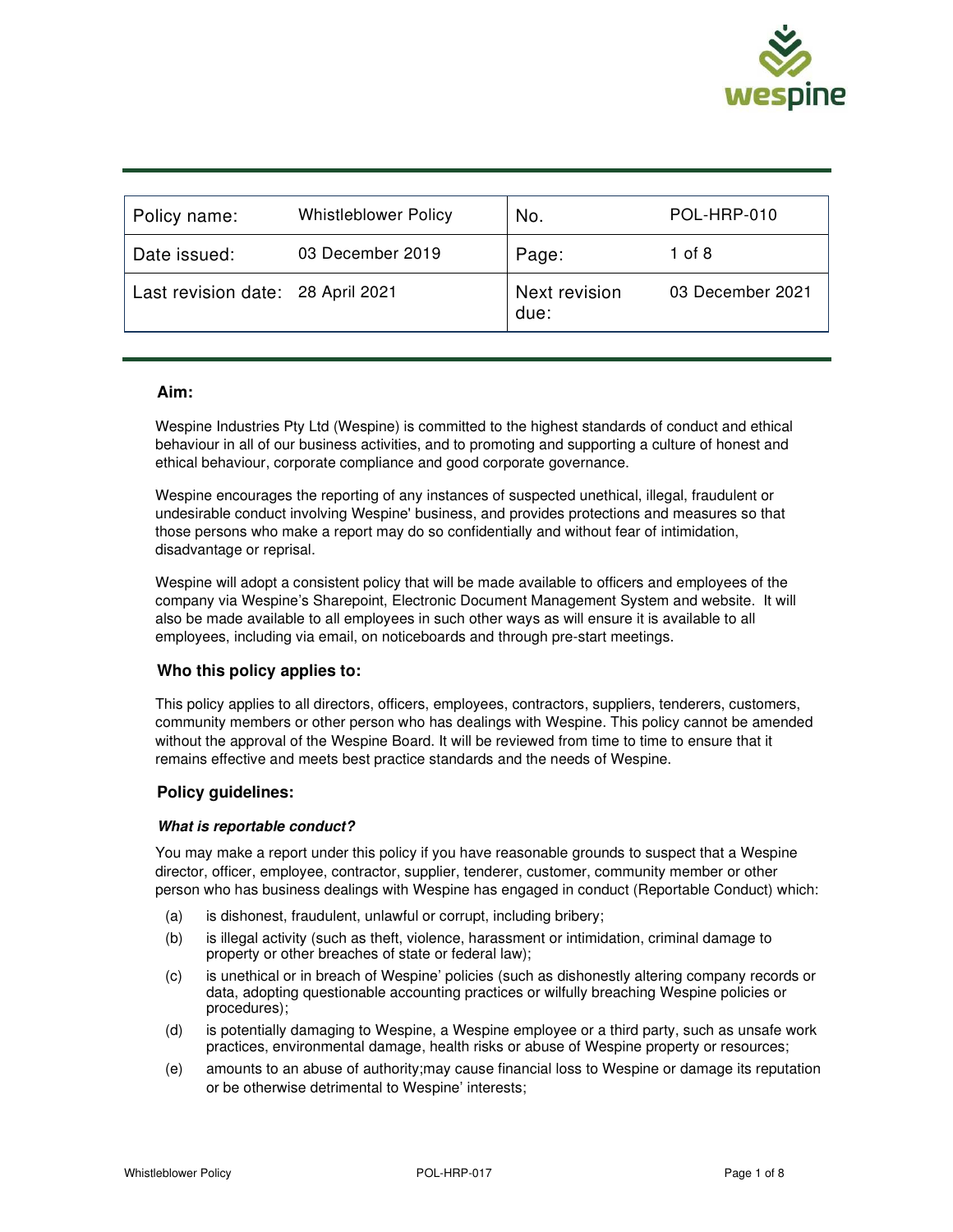

- (f) involves harassment, discrimination, victimisation or bullying, other than personal work-related grievances as defined in the Corporations Act 2001 (Cth) (**Corporations Act**); or
- (g) involves any other kind of misconduct or an improper state of affairs or circumstances.

Annexure A describes special protections for whistleblowers who disclose information concerning misconduct or an improper state of affairs or circumstances in relation to Wespine or a related body corporate under the Corporations Act.

Annexure B describes special protections for tax whistleblowers.

## **Coordination:**

## **Who can I make a report to?**

Wespine has several channels for making a report if you become aware of any issue or behaviour which you consider to be Reportable Conduct.

## **Option 1**

For the purposes of this policy to ensure appropriate escalation and timely investigation, we request that reports are made to any one of our Protected Disclosure Officers, listed below:

| <b>Name</b>              | Role                                                 | Contact details                               |  |
|--------------------------|------------------------------------------------------|-----------------------------------------------|--|
| <b>Richard Schaffner</b> | <b>Chief Technical Officer</b>                       | 08 9725 5757<br>Richard.schaffner@wespine.com |  |
| David Horton             | Chief Financial Officer,<br><b>Company Secretary</b> | 08 9725 5726<br>David.horton@wespine.com      |  |
| Nicole Enright           | People and Capability<br>Coordinator                 | 08 9725 5773<br>Nicole.enright@wespine.com    |  |

Reports may also be posted to Wespine Protected Disclosures, PO Box 1320, Bunbury, WA, 6230 (marked Private and Confidential to the attention of one of the Protected Disclosure Officers listed above).

While it is Wespine's preference that you raise reports with the Protected Disclosure Officers, it is important to note that under the Corporations Act, you may also raise the matter with an 'officer' or 'senior manager' of the company. These are defined in the Corporations Act as "a director, or a senior manager in the company who makes, or participates in making, decisions that affect the whole, or a substantial part, of the business of the company, or who has the capacity to affect significantly the company's financial standing."

A report may be submitted anonymously if you do not wish to disclose your identity to the Protected Disclosure Officers, however this may impact Wespine's ability to investigate the matters reported.

All efforts will be made by Wespine to protect the identity of a person who has made a report and their identity will not be disclosed to any person other than the Managing Director and / or the Wespine Board.

Reports made under this policy should describe the grounds for the report and provide as much detail as possible of all relevant facts and supporting documentation (if any).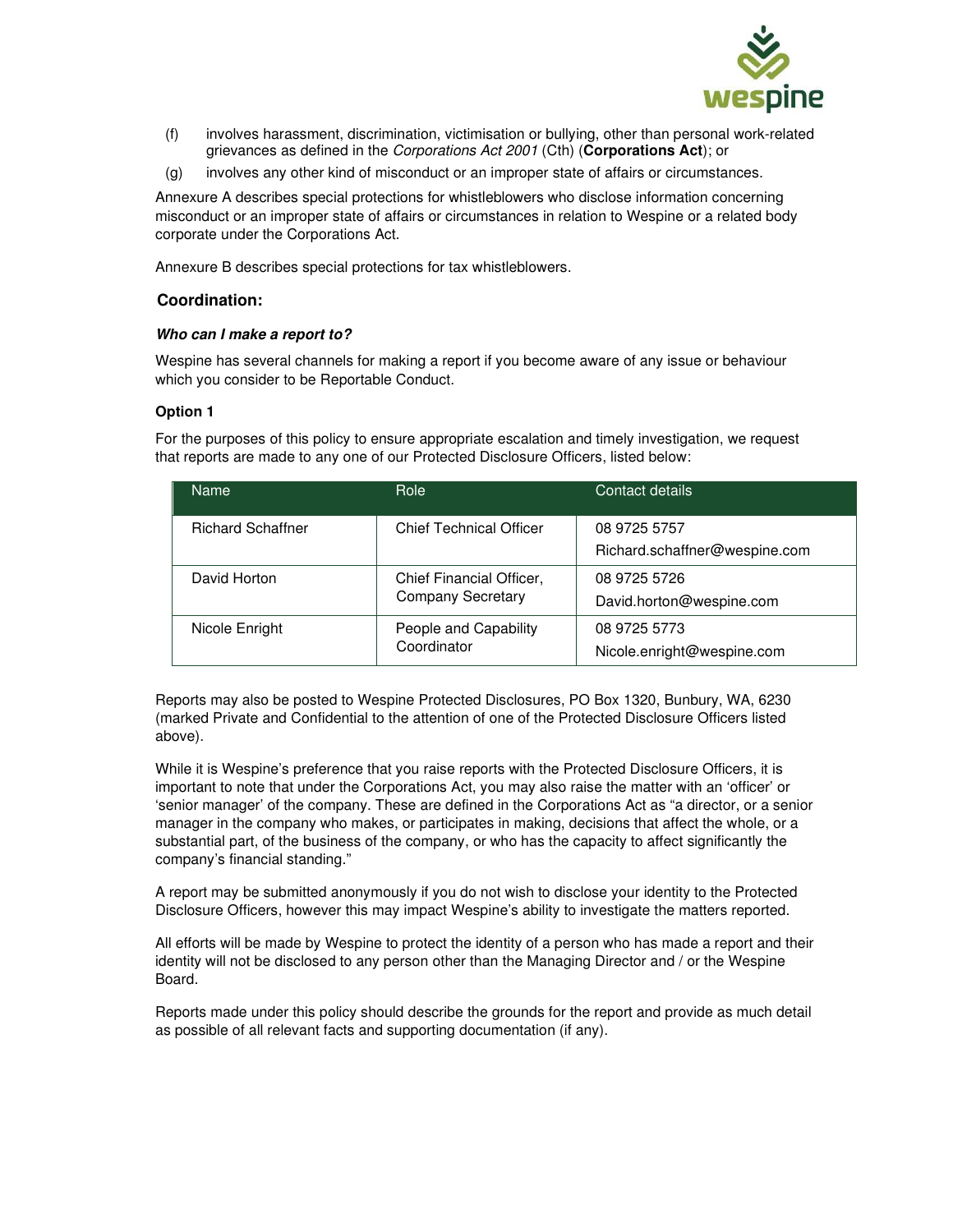

## **Option 2**

Wespine has partnered with WBS (Whistleblowing Services) to provide an external reporting option that Wespine employees can contact to make a whistleblowing report. Employees have the option of lodging an online claim or calling the WBS hotline.

If an employee makes a report through WBS, this report will then be forwarded to one of the Wespine Protected Disclosure Officers and the process will be followed as outlined in this policy.

To lodge an online report please go to the following link and follow the "make a report" instructions: https://www.whistleblowingservice.com.au/wespine/

To lodge a report over the phone, please call 1300 687 927

When lodging a report either via the portal or phone you will be required to provide the following information:

Unique Key: WESPINE2021

Client Reference Number: hk0rj2021

#### **Wespine's investigation of reportable conduct**

Wespine will investigate all matters reported under this policy as soon as practicable after the matter has been reported. A Protected Disclosure Officer may, with your consent, appoint a person to assist in the investigation of a report. Where appropriate, Wespine will provide feedback to you regarding the investigation's progress and / or outcome (subject to considerations of the privacy of those against whom allegations are made).

The investigation will be conducted in an objective and fair manner, and otherwise as is reasonable and appropriate having regard to the nature of the Reportable Conduct and the circumstances.

While the particular investigation process and enquiries adopted will be determined by the nature and substance of the report, in general, as soon as practicable upon receipt of the report, if the report is not anonymous, a Protected Disclosure Officer or investigator will contact you to discuss the investigation process including who may be contacted and such other matters as are relevant to the investigation.

Where a report is submitted anonymously, Wespine will conduct the investigation and its enquiries based on the information provided to it.

#### **Protection of whistleblowers**

Wespine is committed to ensuring confidentiality in respect of all matters raised under this policy, and that those who make a report are treated fairly and do not suffer detriment.

(a) Protection against detrimental conduct

Detrimental treatment includes dismissal, demotion, harassment, discrimination, disciplinary action, bias, threats or other unfavourable treatment connected with making a report.

If you are subjected to detrimental treatment as a result of making a report under this policy you should:

- (i) inform a protected disclosure officer, officer or senior manager within Wespine immediately under this policy; or
- (ii) raise it in accordance with paragraph 2 of this policy.
- (b) Protection of your identity and confidentiality

Subject to compliance with legal requirements, upon receiving a report under this policy, Wespine will only share your identity as a whistleblower or information likely to reveal your identity if: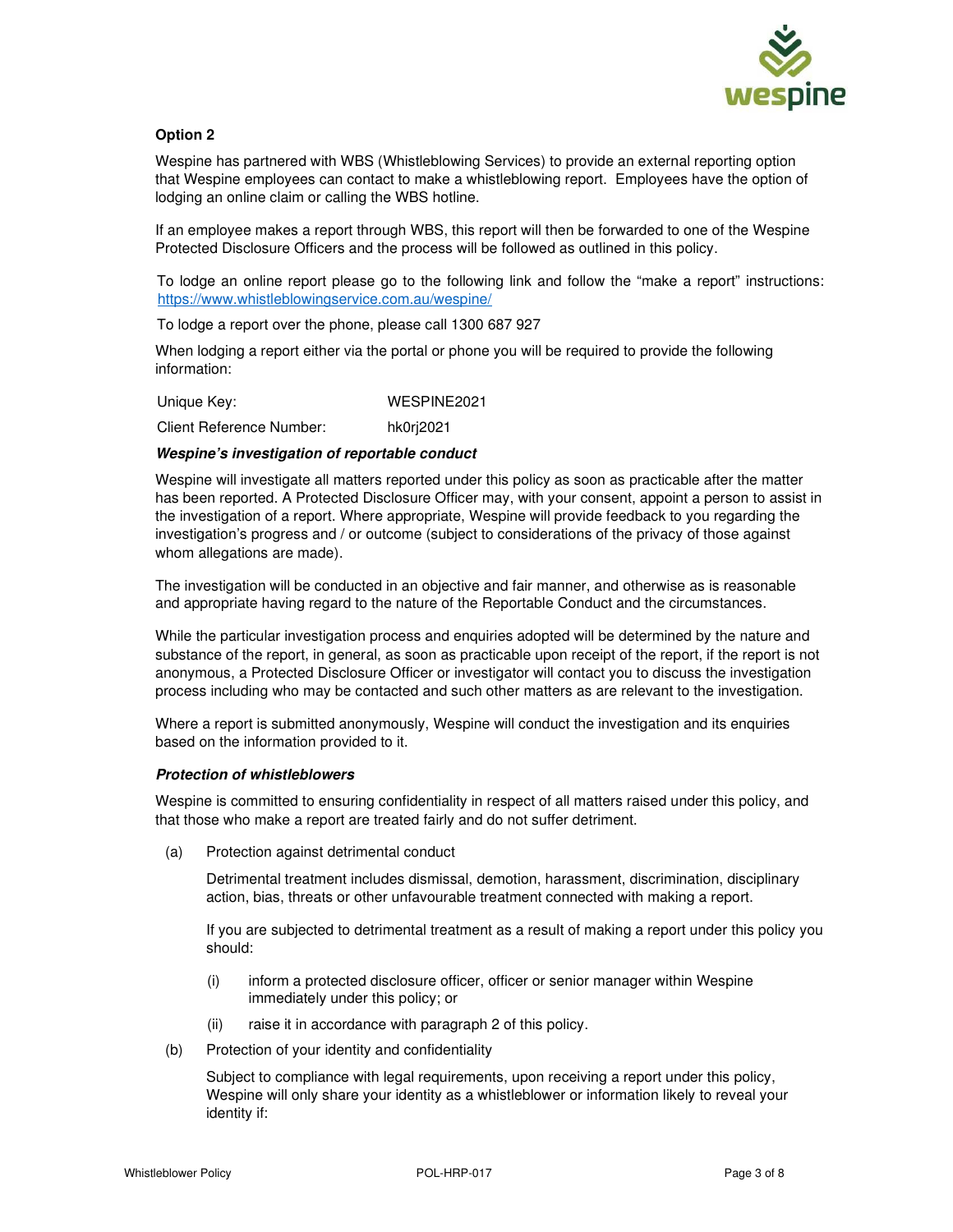

- (i) you consent;
- (ii) the concern is reported to the Australian Securities and Investments Commission (ASIC), the Australian Prudential Regulation Authority (APRA), the Tax Commissioner or the Australian Federal Police (AFP); or
- (iii) the concern is raised with a lawyer for the purpose of obtaining legal advice or representation.

If Wespine needs to investigate a report, it may disclose information that could lead to your identification, but it will take reasonable steps to reduce this risk.

Any disclosures of your identity or information likely to reveal your identity will be made on a strictly confidential basis.

(c) Protection of files and records

All files and records created from an investigation will be retained securely.

Unauthorised release of information to someone not involved in the investigation (other than senior managers or directors who need to know to take appropriate action, or for corporate governance purposes) without your consent as a whistleblower will be a breach of this policy.

Whistleblowers are assured that a release of information in breach of this policy will be regarded as a serious matter and will be dealt with under Wespine' disciplinary procedures.

The Corporations Act gives special protection to disclosures about breaches of that Act, provided certain conditions are met – refer to Annexure A for further details.

The Taxation Administration Act 1953 (Cth) (Taxation Administration Act) also gives special protection to disclosures about breaches of any Australian tax law, provided certain conditions are met – refer to Annexure B for further details.

## **Duties of employees in relation to reportable conduct**

It is expected that employees of Wespine who become aware of actual or suspect misconduct on reasonable grounds, potential cases of Reportable Conduct will make a report under this policy or under other applicable policies.

#### **Board reporting procedures**

Protected Disclosure Officers, Officers or Managing Director or designate (as appropriate) will report to the Wespine Board on the number and type of whistleblower incident reports as soon as practical after notification of Reportable Conduct has been received and investigated, to enable Wespine to address any issues at a Board level.

These reports will be made on a 'no names' basis, maintaining the confidentiality of matters raised under this policy.

The Protected Disclosure Officers will provide copies of all whistleblower reports to the Managing Director and / or Chair of the Wespine Board. In addition, serious and / or material Reportable Conduct will be considered by the Protected Disclosure Officers for immediate referral to the Managing Director and / or Chair of the Board of Wespine.

## **Approval:**

This policy has been approved following submission to the Board and electronically through the Wespine Document Management System.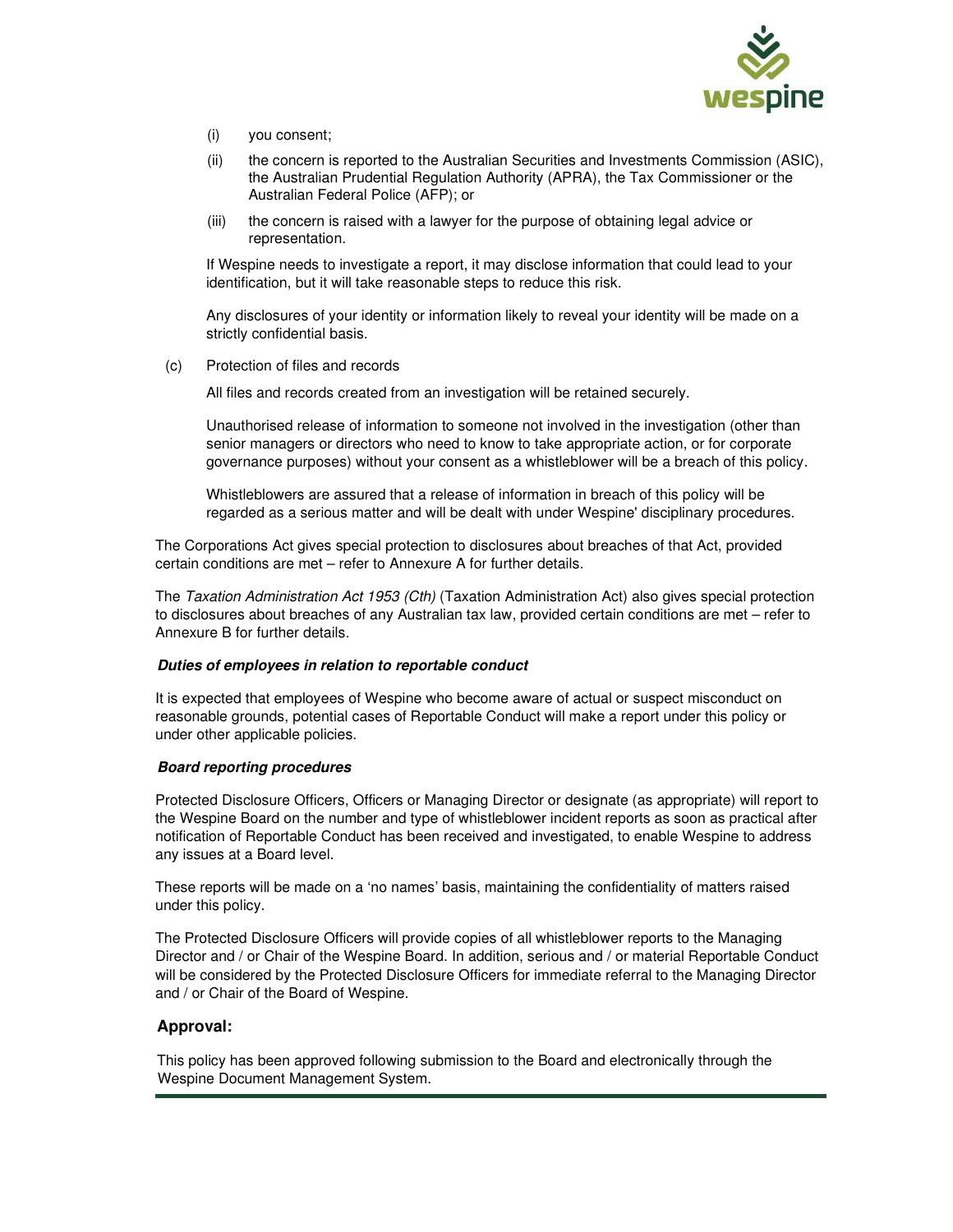

# **Annexure A – Special protections under the Corporations Act<sup>1</sup>**

The Corporations Act gives special protection to disclosures about any misconduct or improper state of affairs relating to Wespine if the following conditions are satisfied:

- (a) the whistleblower is or has been:
	- (i) an officer or employee of Wespine;
	- (ii) an individual who supplies goods or services to Wespine or an employee of a person who supplies goods or services to Wespine;
	- (iii) an individual who is an associate of Wespine; or
	- (iv) a relative, dependent or dependent of the spouse of any individual referred to at (i) to (iii) above;
- (b) the report is made to:
	- (i) a Protected Disclosure Officer;
	- (ii) an officer or senior manager of Wespine;
	- (iii) Wespine's external auditor AMD Chartered Accountants Bunbury (or a member of that audit team);
	- (iv) an actuary of Wespine<sup>2</sup> ;
	- (v) ASIC;
	- (vi) APRA; or
	- (vii) a legal practitioner for the purpose of obtaining legal advice or legal representation in relation to the operation of the whistleblower provisions in the Corporations Act;
- (c) the whistleblower has reasonable grounds to suspect that the information being disclosed concerns misconduct, or an improper state of affairs or circumstances in relation to Wespine. This may include a breach of legislation including the Corporations Act, an offence against the Commonwealth punishable by imprisonment for 12 months or more, or conduct that represents a danger to the public or financial system.

Examples of conduct which may amount to a breach of the Corporations Act include: insider trading, insolvent trading, breach of the continuous disclosure rules, failure to keep accurate financial records, falsification of accounts, failure of a director or other officer of Wespine to act with the care and diligence that a reasonable person would exercise, or to act in good faith in the best interests of the company or failure of a director to give notice of any material personal interest in a matter relating to the affairs of the company.

- (d) The protections given by the Corporations Act when these conditions are met are:
	- (i) the whistleblower is immune from any civil, criminal or administrative legal action (including disciplinary action) for making the disclosure;
	- (ii) no contractual or other remedies may be enforced, and no contractual or other right may be exercised, against the whistleblower for making the report;
	- (iii) in some circumstances, the reported information is not admissible against the whistleblower in criminal proceedings or in proceedings for the imposition of a penalty; $3$

<sup>&</sup>lt;sup>1</sup> See Part 9.4AAA of the Corporations Act 2001 (Cth).

<sup>&</sup>lt;sup>2</sup> Wespine does not currently have an actuary agency.

<sup>&</sup>lt;sup>3</sup> Such as where the disclosure has been made to ASIC or APRA, or where the disclosure qualifies as a public interest or emergency disclosure.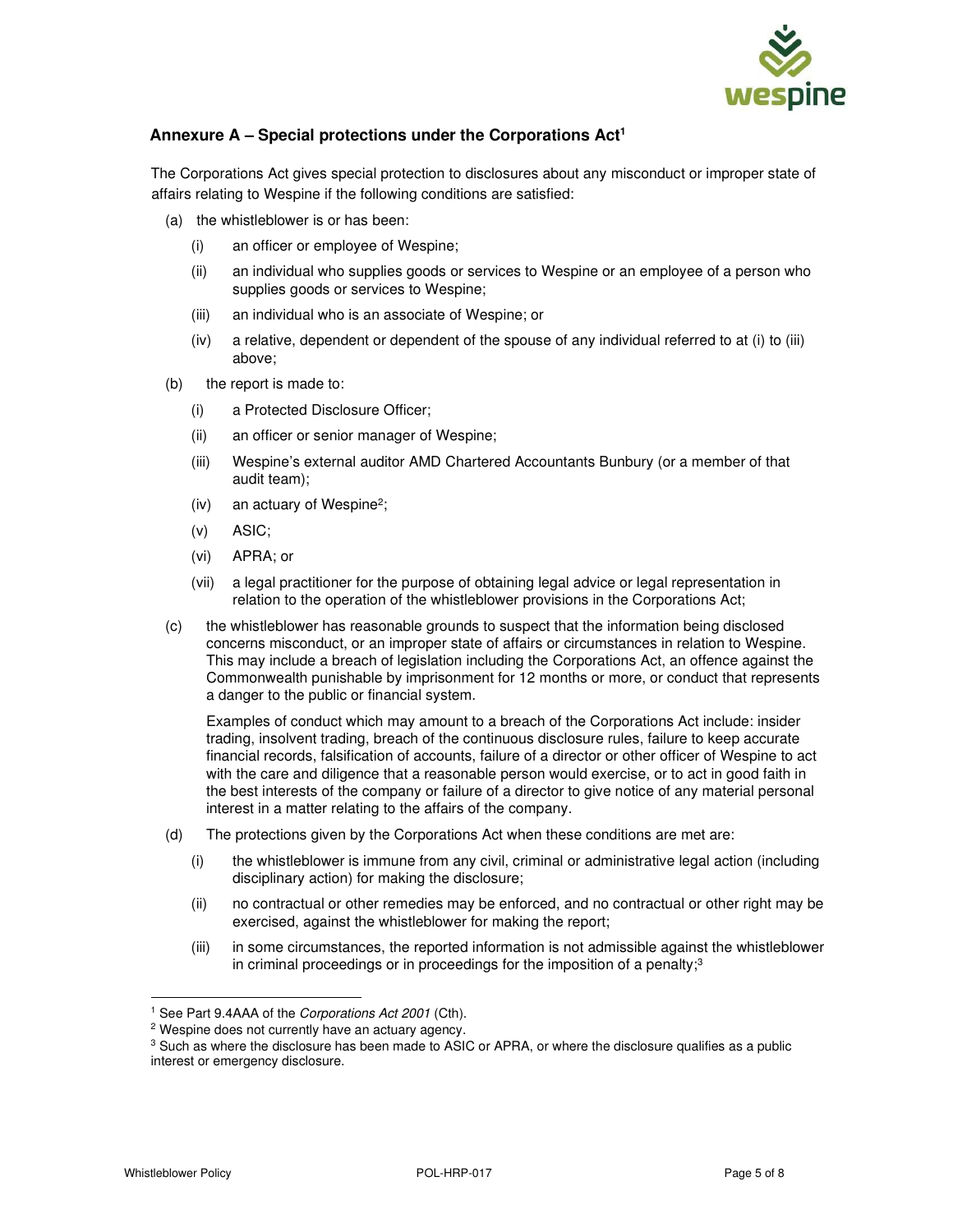

- (iv) anyone who causes or threatens to cause detriment to a whistleblower or another person in the belief or suspicion that a report has been made, or may have been made, proposes to or could be made, may be guilty of an offence and may be liable for damages;
- (v) a whistleblower's identity cannot be disclosed to a Court or tribunal except where considered necessary; and
- (vi) the person receiving the report commits an offence if they disclose the substance of the report or the whistleboawer's identity, without the whistleblower's consent, to anyone except ASIC, APRA, the AFP or a lawyer for the purpose of obtaining legal advice or representation in relation to the report.

## **Confidentiality**

If a report is made, the identity of the discloser must be kept confidential unless one of the following exceptions applies:

- (a) the discloser consents to the disclosure of their identity;
- (b) disclosure of details that might reveal the discloser's identity is reasonably necessary for the effective investigation of the matter;
- (c) the concern is reported to ASIC, APRA or the AFP; or
- (d) the concern is raised with a lawyer for the purpose of obtaining legal advice or representation.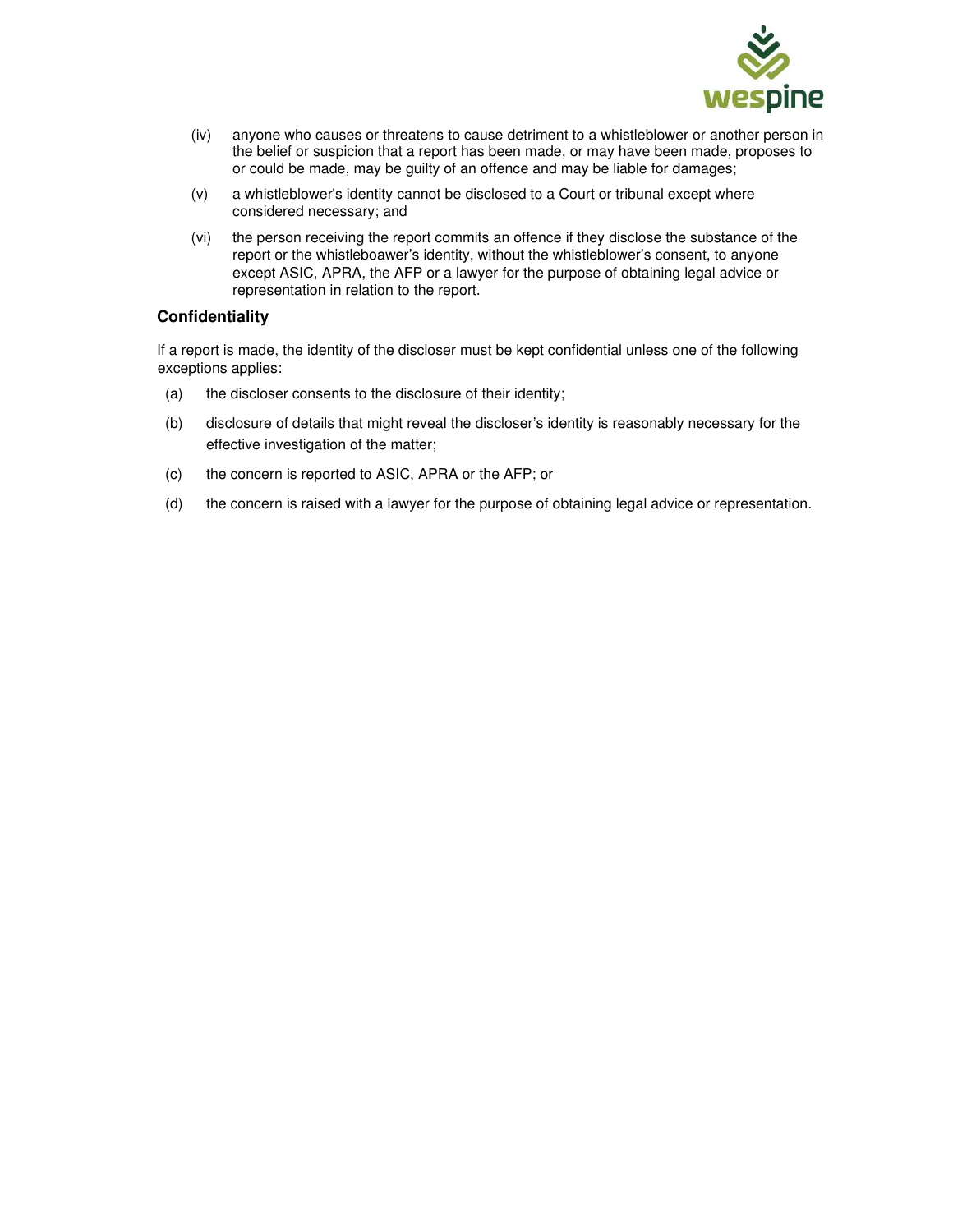

# **Annexure B – Special Protections under the Taxation Administration Act**

The Taxation Administration Act gives special protection to disclosures about a breach of any Australian tax law by Wespine or misconduct in relation to Wespine's tax affairs if the following conditions are satisfied:

- (a) the whistleblower is or has been:
	- (i) an officer or employee of Wespine;
	- (ii) an individual who supplies goods or services to Wespine or an employee of a person who supplies goods or services to Wespine;
	- (iii) an individual who is an associate of Wespine;
	- (iv) a spouse, child, dependent or dependent of the spouse of any individual referred to at (i) to (iii) above;
- (b) the report is made to:
	- (v) a Protected Disclosure Officer;
	- (vi) a director, secretary or senior manager of Wespine concerned;
	- (vii) Wespine's external auditor, currently AMD Chartered Accountants Bunbury (or a member of that audit team);
	- (viii) a registered tax agent or BAS agent who provides tax or BAS services to a Wespine Group company; currently AMD Chartered Accountants Bunbury
	- (ix) any other employee or officer of Wespine **(Wespine recipient)** who has functions or duties relating to tax affairs of the company (e.g. an internal accountant);
	- (x) the Commissioner of Taxation; or
	- (xi) a legal practitioner for the purpose of obtaining legal advice or legal representation in relation to the operation of the whistleblower provisions in the Taxation Administration Act; and
- (c) if the report is made to a Wespine recipient, the whistleblower:
	- (xii) has reasonable grounds to suspect that the information indicates misconduct, or an improper state of affairs or circumstances, in relation to the tax affairs of Wespine or an associate of that company; and
	- (xiii) considers that the information may assist the Wespine recipient to perform functions or duties in relation to the tax affairs of Wespine or an associate of the company; and
- (d) if the report is made to the Commissioner of Taxation, the whistleblower considers that the information may assist the Wespine recipient to perform functions or duties in relation to the tax affairs of Wespine or an associate of the company.

The protections given by the Taxation Administration Act when these conditions are met are:

- (a) the whistleblower is immune from any civil, criminal or administrative legal action (including disciplinary action) for making the disclosure;
- (b) no contractual or other remedies may be enforced, and no contractual or other right may be exercised, against the whistleblower for making the report;
- (c) where the disclosure was made to the Commissioner of Taxation, the reported information is not admissible against the whistleblower in criminal proceedings or in proceedings for the imposition of a penalty, except where the proceedings are concerned with whether the information is false;